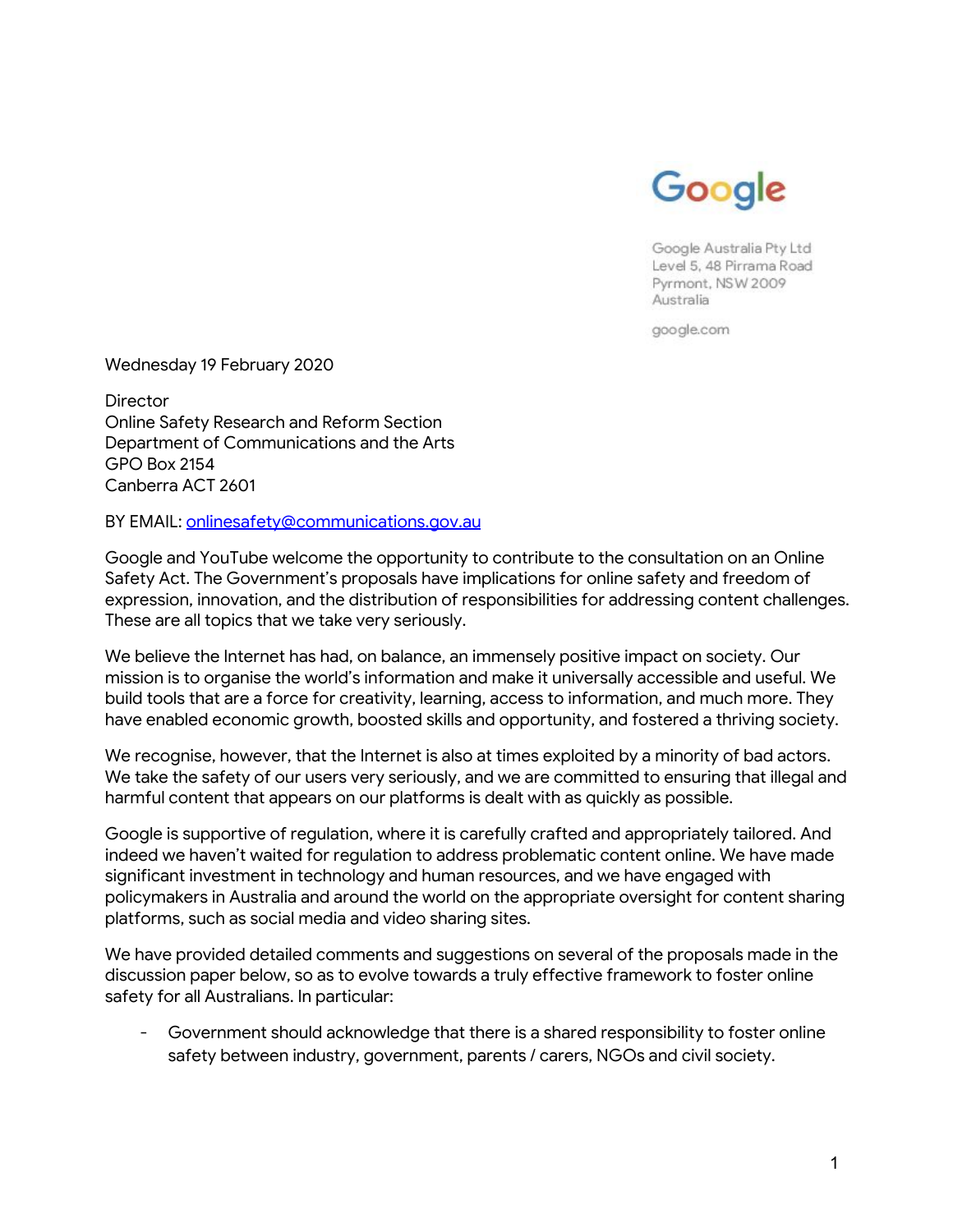- The focus of Basic Online Safety Expectations (BOSE) should be on practical best efforts and overall processes, while avoiding being overly prescriptive.
- Any preemptive and preventative action recommended under the BOSE should be coupled with a 'Good Samaritan' framework that incentivises companies to take these proactive measures without risking the loss of liability for good-faith missteps in that process.
- Transparency reporting requirements should be flexible, and, if there are to be any sanctions attached to them, they should focus on systemic failures.
- Any expansion to the scope of services subject to both the cyber bullying and cyber abuse schemes should be limited to content sharing services, like social media and video sharing services, which have the principal purpose of helping people to store and share content with the public or other broad audiences, over which the platform provider does not have editorial responsibility. Services that are closed and private by default are arguably already regulated by existing criminal laws.
- If the cyber abuse scheme were to be extended to adults, it is crucial that the definition of relevant content be tied to the Criminal Code.
- Regarding removal turnaround times, we strongly suggest that a more workable standard would be one that instructed online platforms to remove content "with all due speed," "without undue delay," or "expeditiously" and without a fixed 24 hour turnaround. We also call attention to the numerous comments made by the eSafety Commissioner that businesses typically do respond expeditiously to requests to remove content.
- The proposed accreditation scheme for safety tools does not provide clear utility. It would entail considerable resources to set up and administer, and would be very slow.
- On the subject of blocking terrorist and extreme violent material online, appropriate legislative instruments already exist to address these issues efficiently, and, to the extent any new instruments are introduced, it is essential that they be narrowly tailored to address only those 'worst of the worst' platforms and services that willfully and systematically fail to respond to valid legal removal requests regarding specific items of identified content.
- For ancillary services, any additional powers should specifically focus on notice-and-takedown of specific illegal material.
- In the context of governance, any increase in the powers and responsibilities of the Office of the eSafety Commissioner should be accompanied by a formal framework of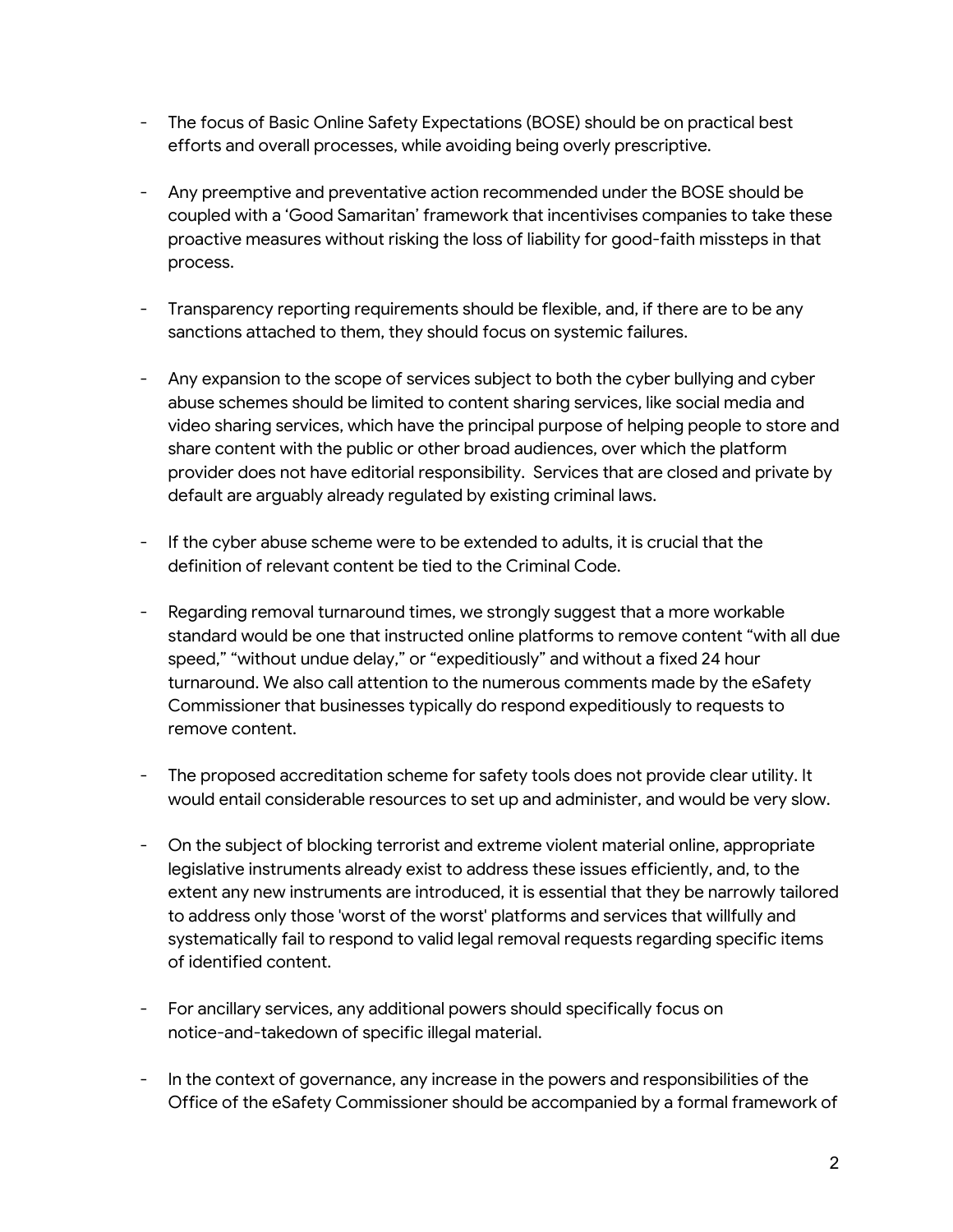multi-stakeholder oversight into the policy direction and decisions being made by the Office.

Our full submission is set out in the following pages. We look forward to continuing to engage with you during this process.

Yours sincerely,



**Samantha Yorke Government Affairs and Public Policy**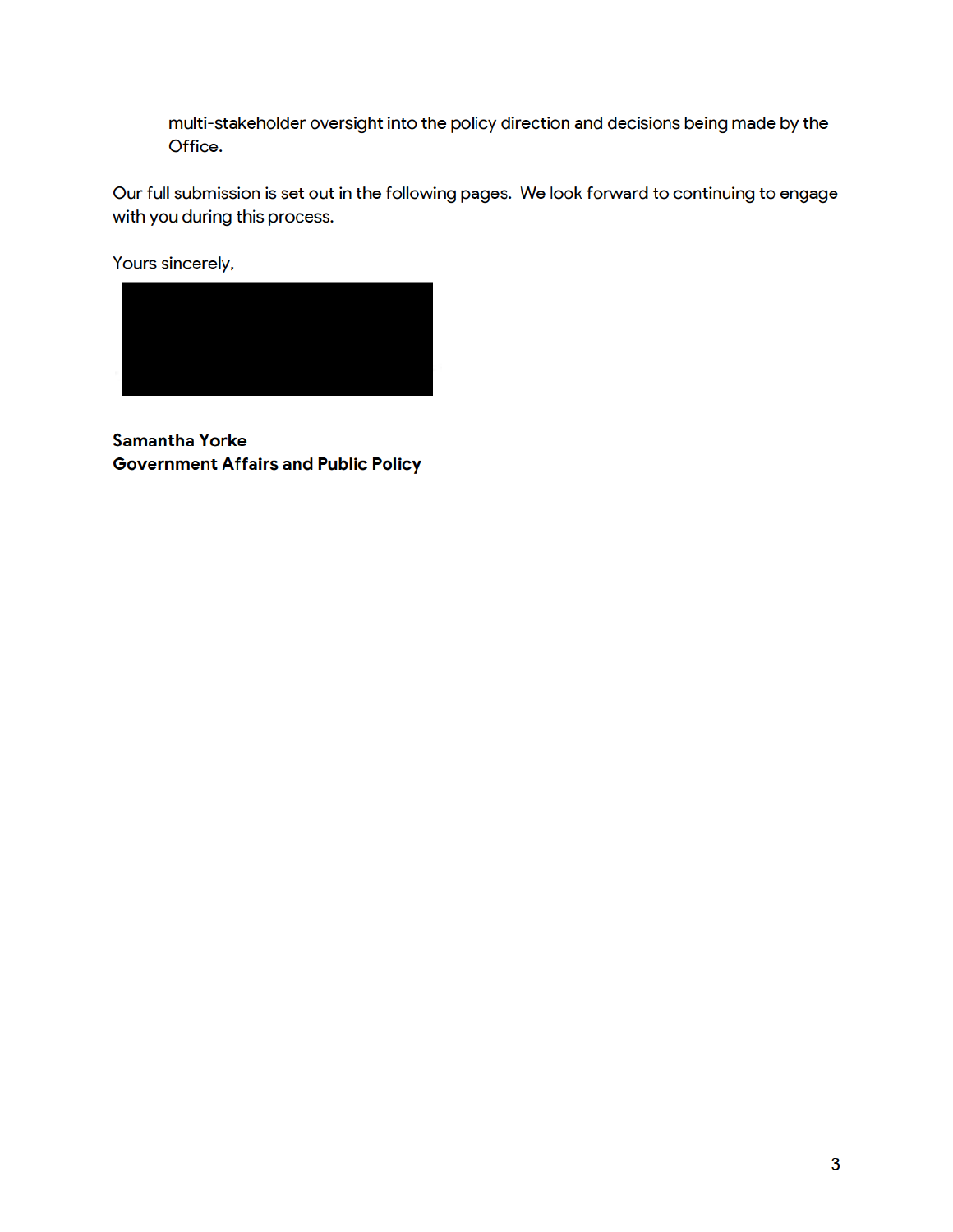| <b>Principles for Regulation</b>                                                                                                 | $\boldsymbol{4}$ |
|----------------------------------------------------------------------------------------------------------------------------------|------------------|
| <b>Objects of the new Act</b>                                                                                                    | 5                |
| <b>Basic online safety expectations</b>                                                                                          | 5                |
| <b>Cyberbullying scheme</b>                                                                                                      | 6                |
| Extension of the cyber abuse scheme to adults                                                                                    | 7                |
| Proposed take-down period of 24 hours                                                                                            | 7                |
| Expansion in scope of services subject to cyberbullying and cyber abuse schemes                                                  | 9                |
| Addressing illegal and harmful content                                                                                           | 10               |
| Information on, and accreditation scheme for, Opt-in tools and services to restrict<br>access to inappropriate content (filters) | 12               |
| Blocking measures for terrorist and extreme violent material online                                                              | 12               |
| Ancillary service provider notice scheme                                                                                         | 13               |
| <b>Governance arrangements</b>                                                                                                   | 14               |

## **Principles for Regulation**

We take the safety of our users very seriously, and we are committed to ensuring the small proportion of illegal and harmful content that appears on our platforms is addressed as quickly as possible. We have not waited for legislation to act in tackling illegal or harmful content, and we are committed to doing our part.

Our strategy for tackling illegal and harmful content is tailored to each of our platforms. Across our products, our teams tackle a broad spectrum of online abuse, from scams, like the email allegedly from a 'relative' stranded abroad needing a bank transfer to get home safely, to abhorrent content, including child sexual abuse material (CSAM) online. Understanding the different parameters of the products we deliver is vital to our work and policy development. Given that breadth, our team is diverse, comprising product specialists, engineers, lawyers, data scientists, ex-law enforcement officials and others. They work hand-in-hand around the world and with a global network of safety and subject matter experts. We now have over 10,000 people across Google working on content moderation and removal across our platforms. This includes reviewers who work around the world, 24/7, speak many different languages and are highly skilled.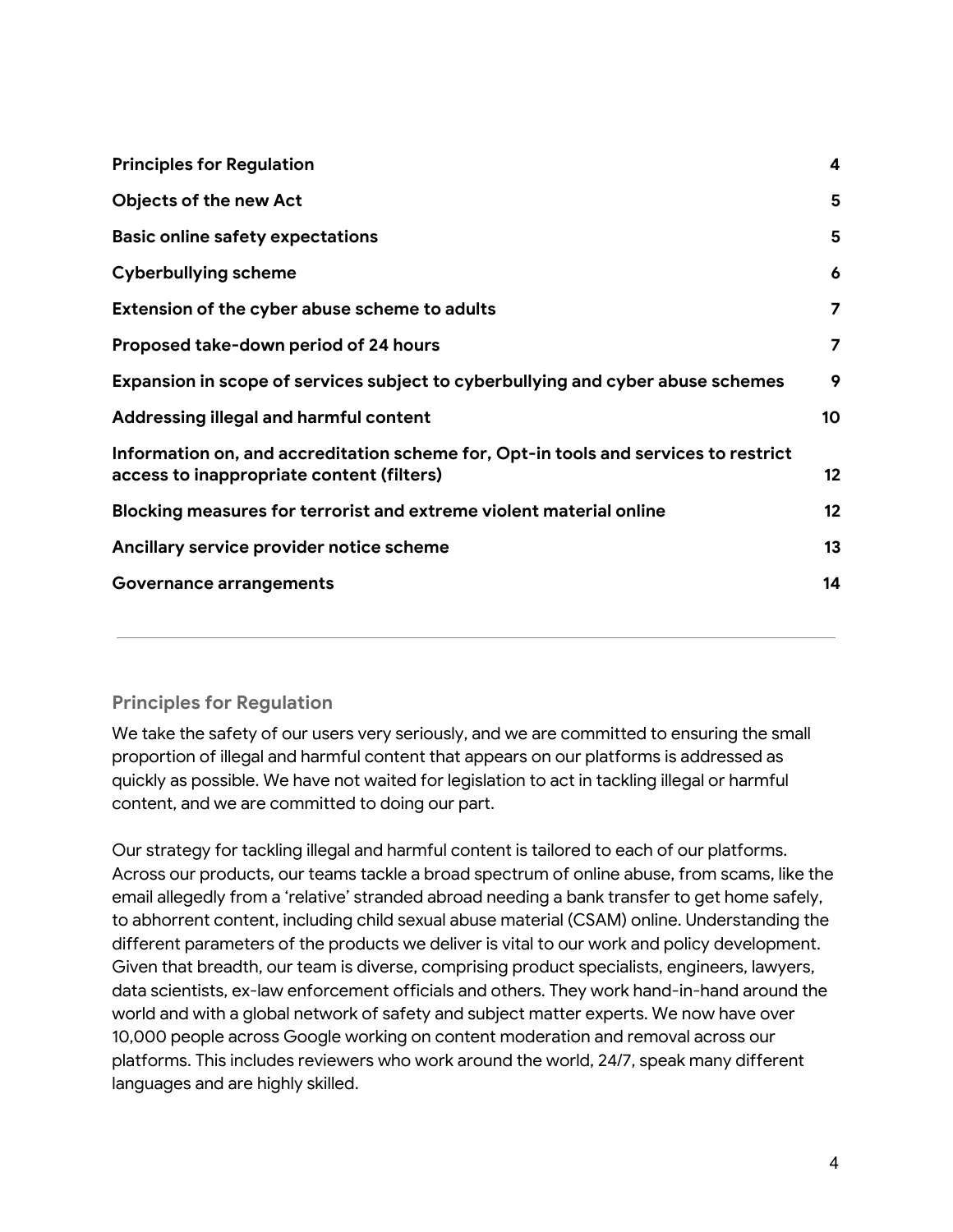For each product, we have a specific set of rules and guidelines that are suitable for the type of platform, how it is used, and the risk of harm associated with it. These approaches range from clear community guidelines, with mechanisms to report content that violates them, to increasingly effective artificial intelligence (AI) and machine learning that can facilitate removal of some types of harmful content before a single human user has been able to access it.

We have shared our ideas for approaching oversight of content-sharing platforms in a number of fora.<sup>1</sup> To summarise, we believe that effective regulation should provide legal clarity for platforms; focus on systemic approachesto the relevant issues; and rely on transparency and best practice.

At the same time, online safety is a shared responsibility across society, in which technology companies, governments, child protection advocates, civil society, parents and users all have a role to play. Regulation should take a holistic approach, looking at the roles of all actors both online and offline. For example, tackling terrorist content requires a wide set of actors to develop effective domestic and foreign policies, new security and military tools to more effectively deal with terrorism, and programs to promote an environment of opportunity and inclusion that helps prevent radicalisation.

## **Objects of the new Act**

In turn, we recommend that, in a new Act, the Government should acknowledge these shared responsibilities between industry including online service providers, government, advocates and civil society. Policymakers must consider the full toolkit of approaches to address online safety, beyond simply regulating platforms. For instance, this should include law enforcement efforts, which should focus their efforts directly against users who violate the law.Where users are uploading and sharing illegal content, such as terrorist content or child abuse imagery, platforms should take action to remove that material when they become aware of it. However, this is a mitigation and not preventative; continued law enforcement action is necessary to stop these users from offending and to prevent them from being able to create and share this content online in the first place. We note that the existing powers held by the Office of the eSafety Commissioner to issue end user notices have never been used. Furthermore, a longer term goal should also include behavioural change amongst Internet users; we must work together to identify why individuals engage in anti-social behaviours and develop programs that seek to change these patterns and modes of expression.

<sup>1</sup>

https://www.blog.google/outreach-initiatives/public-policy/oversight-frameworks-content-sharing-pla tforms/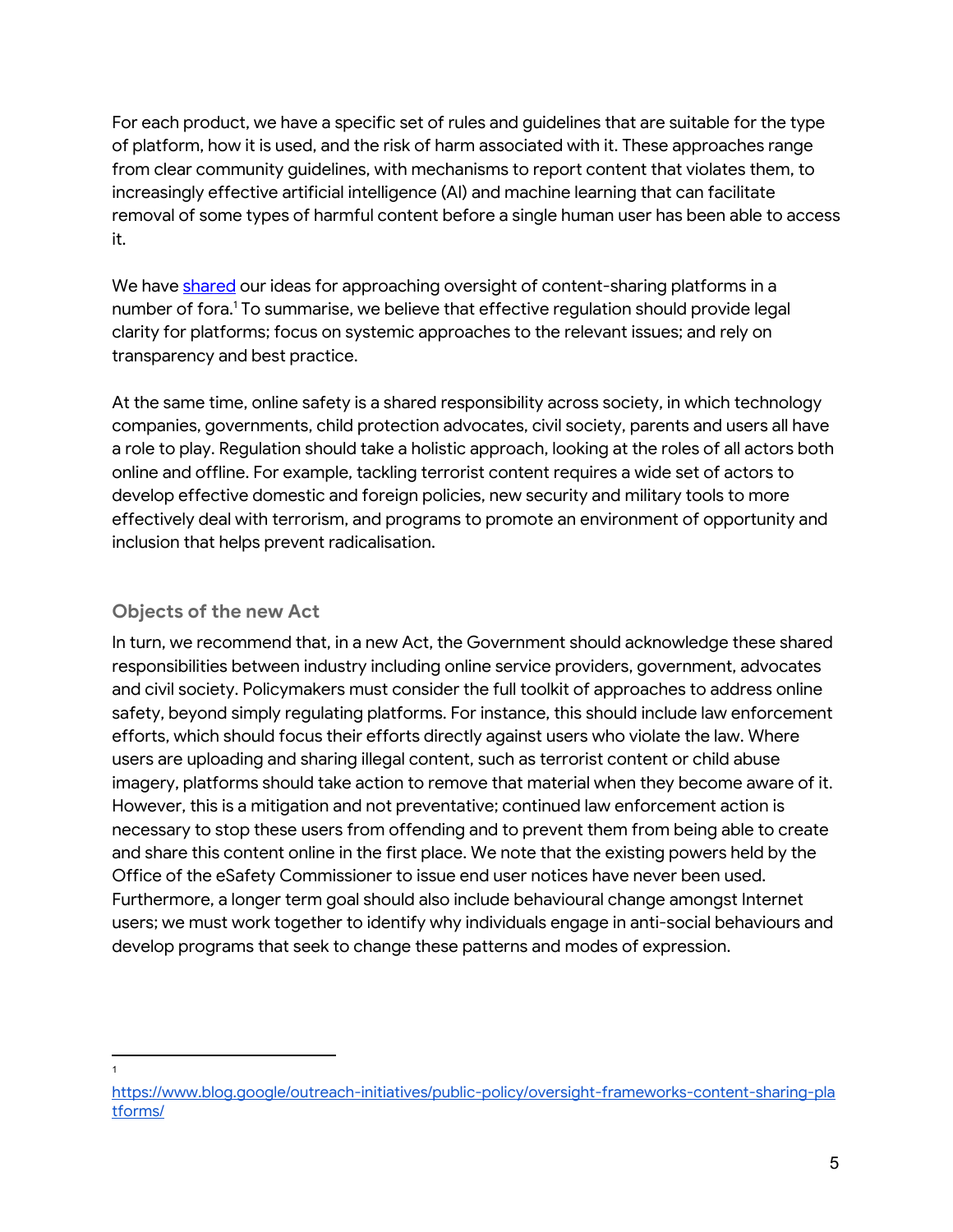#### **Basic online safety expectations**

There is merit in establishing a clear set of societal expectations, which could be couched in the form of Basic Online Safety Expectations (BOSE).

The focus of BOSE should be on practical best efforts and overall processes, while avoiding being overly prescriptive, which would otherwise limit the ability of online platforms to come up with a wide and innovative array of effective approaches that may differ based on the unique properties of each platform.

The overall approach of a new Online Safety Act and corresponding BOSE should endeavour to be pragmatic, reasonable and proportionate. This is particularly important when it comes to proactive harm and abuse monitoring and prevention, as well as transparency. Special regard should be paid to ensuring the appropriate balance with other legal obligations and rights such as freedom of expression.

Preemptive and preventative action should be coupled with a 'Good Samaritan' framework that applies to online platforms. The discussion paper suggests "*a new set of increased expectations around minimum standards for pre-emptive and preventative action.*" To the extent companies that take such action may incur liability for their failure to catch and take action on specific illegal content, the risk of liability creates a perverse incentive for companies to either refrain from taking reasonable preventive action, or to over-remove legitimate content in the course of moderating. 'Good Samaritan' protections would address that concern by giving protection for platforms to seek out and remove harmful content, without risking the loss of liability for occasional failures in that process. Any new law should ensure businesses can continue to invest in responsible proactive detection methods, without incurring an increased risk of legal liability in so doing.

We also agree that transparency is critical and could usefully feature in BOSE. Transparency reports can give the public and an oversight body a clear picture of what platforms are doing to tackle harms, and inform a regulator's judgments about systemic failures. They will also encourage companies to improve the measures taken to keep their users safe, long before fines or more significant sanctions are required.

Transparency has long been a priority at Google to help our users understand how our products work. We have a long history of producing transparency reports, notably concerning governments' removal requests. More recently, in 2018, YouTube began publishing a quarterly transparency report which provides aggregate data about the flags we receive and the actions we take to remove videos and comments that violate our content policies.

We recommend that any transparency reporting requirements are flexible, avoiding a rigid, templated approach and allowing enough room for each platform to report in a way that takes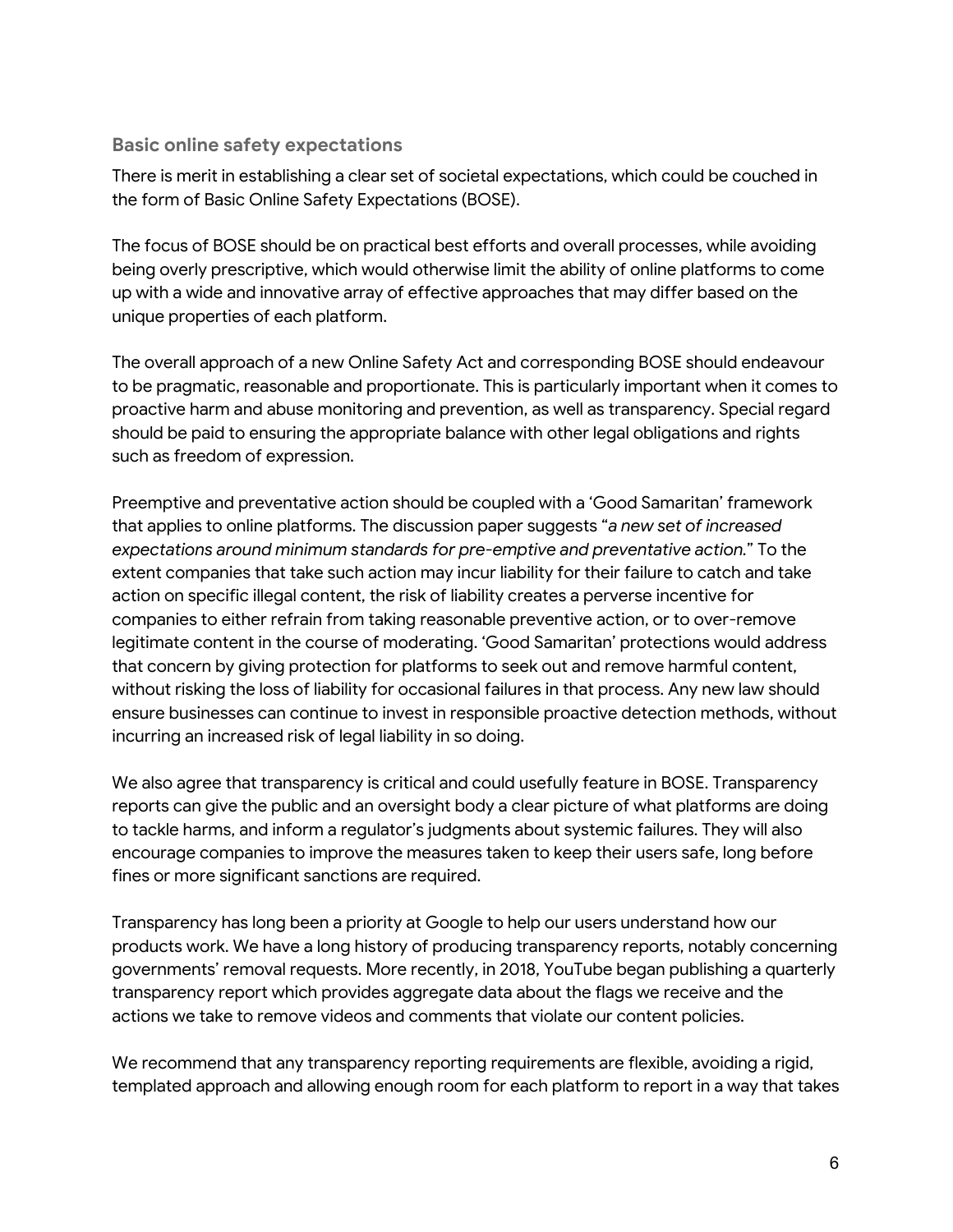into account the nature of the services and the nuances that individual reports may need to cover as a result. Moreover, the benefits of transparency must be balanced with other interests and avoid negative unintended consequences. For instance, overly detailed transparency can allow bad actors to game a platform's systems through manipulation, spam, fraud and other forms of abuse. Transparency requirements must also be careful not to risk trade secrets or violate user privacy or data disclosure laws.

Further, if as proposed in the discussion paper, the eSafety Commissioner is enabled to impose sanctions for non publication of transparency reports, any such sanctions should focus on systemic failures to produce appropriate reports, rather than the detailed specifics of elements of reporting. Companies should also be given notice and an opportunity to rectify alleged failures.

## **Cyberbullying scheme**

We support the recommendation made by the Independent Report of the Statutory Review of the *Enhancing Online Safety Act 2015* to do away with the existing tiering model for social media services. In practice most organisations within the scope of the legislation voluntarily comply with requests to review and remove cyber bullying material, regardless of whether they sit in tier 1 or 2.

## **Extension of the cyber abuse scheme to adults**

The proposed BOSE already posit that online service providers would further strengthen their ongoing efforts to tackle abusive material. Extending the cyber abuse scheme to adults would seem to go further. If this is to occur, it is crucial that the definition of relevant content be tied to the Criminal Code, as the Consultation paper suggests. Tying the legal removal requirement to provisions of the Criminal Code is more helpful than amorphously asking companies to remove "abuse" or "harassment." In the absence of consistency with and adherence to the Criminal Code and relevant case law, the risk that companies will err on the side of caution and over-remove legitimate speech is very real.

When abusive material is classified as serious, illegal 'cyber abuse' of adults, then the well-known and largely successful method of notice and takedown for tackling illegal content can be used. We have detailed principles for combating illegal content and effective notice and takedown elsewhere (see:

https://www.blog.google/perspectives/kent-walker/principles-evolving-technology-policy-20 19/smart-regulation-combating-illegal-content/). In summary, notices of illegal cyber abuse material should be as specific as possible - such as referring to a precise URL, and detailing the purpose of the notice - and provide both the ability to appeal, and a penalty for people who abuse the system (see further below in relation to take-down periods).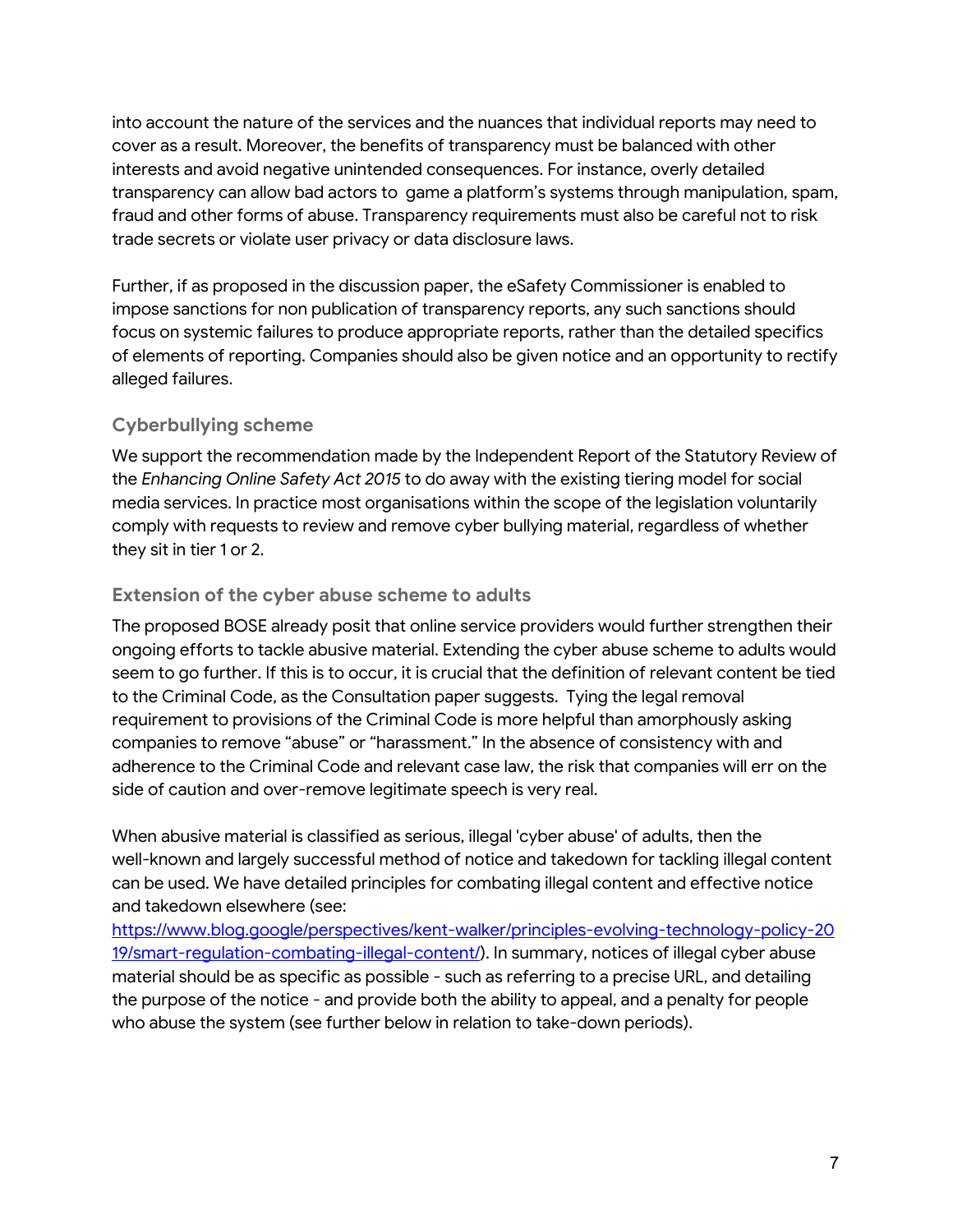The author of the Independent Report of the Statutory Review of the *Enhancing Online Safety* Act 2015 noted that bullying is a broader social issue and is not confined to the Internet<sup>2</sup>. We remain concerned about the legislative separation of bullying that takes place online from bullying that takes place in an offline context. It is widely acknowledged that a very high proportion of cyberbullying is an extension of bullying behaviour taking place in an offline context and we urge the Government to consider how to adapt the legislative framework to tackle bullying behaviour in all of its manifestations.

### **Proposed take-down period of 24 hours**

We are committed to tackling illegal content. Google invests millions of dollars in technology and people to combat illegal content in an effective and fair way. It's a complex task, and–just as in offline contexts—it's not a problem that can be solved by one silver bullet solution. Rather, it's a problem that must be managed in combination with other efforts, and we are constantly refining our practices. As a result, Google achieves generally expeditious removal, particularly of harmful content.

It would be helpful to better understand why there is a perceived need to reduce the turnaround time that exists under the Enhancing Online Safety Act 2015 from 48 hours to 24 hours, particularly when the eSafety Commissioner has made repeated references to the fact that most platforms remove content upon receiving a request from her Office very promptly. Respectfully, we do not believe that the discussion paper successfully makes the case for reducing the legislated turn around time for the removal of cyber bullying content to 24 hours. Our experience in implementing various frameworks elsewhere in the world that mandate a short and specific time for removal is that this inevitably leads to overblocking of legitimate speech.

Some take-down requests can be complex and necessarily take time to assess thoroughly. A complainant may not initially provide sufficient information; there may be questions as to the complainant's authority to make the complaint; the possible exception created by the material being shown for educational or documentary purposes; or simply the difficulty of assessing whether material has crossed the line of impropriety in the often-nuanced cases that we face nowadays, among other issues; each of which can take time to resolve and can only be accommodated by a flexible requirement.

Context often matters when determining whether content is illegal. Consider a video of military conflict. In one context the footage might be documentary evidence of atrocities in areas where journalists have great difficulty and danger accessing. In another context the footage could be promotional material for an illegal organisation. Even a highly trained reviewer could have a hard time telling the difference, and we need to get those decisions right across many different languages and cultures, and across the vast scale of audio, video,

<sup>2</sup> Page 28 of the Independent Report of the Statutory Review of the *Enhancing Online Safety Act 2015*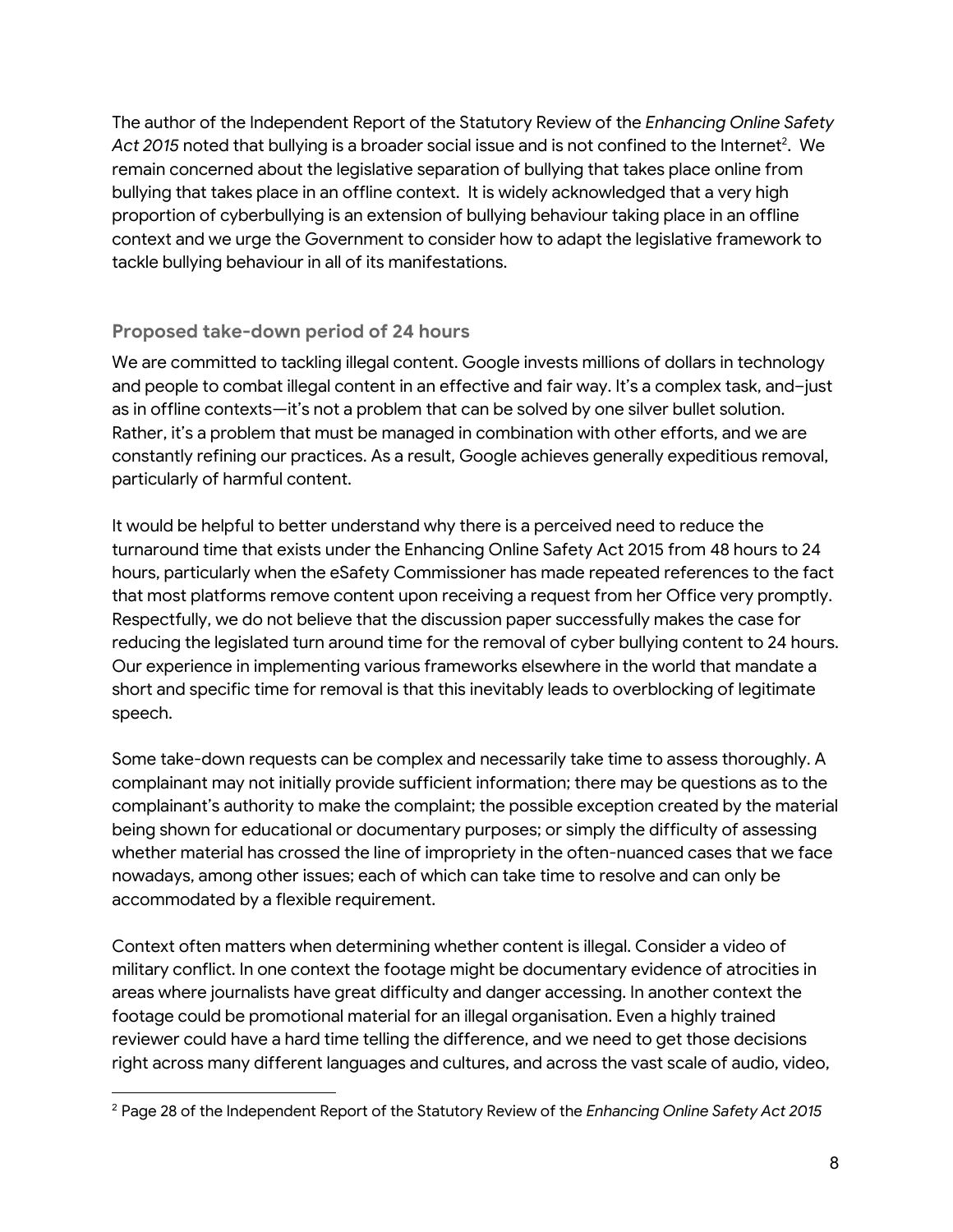text, and images uploaded online.

Making context-sensitive judgments can be time-consuming when complainants are well-meaning. In other cases, complainants actively attempt to abuse our removal processes through falsified identities and misrepresentations. Google regularly encounters malicious and baseless attempts to remove legitimate content from its platforms using copyright removal processes, for example.<sup>3</sup> Indeed, YouTube recently commenced litigation in the United States, alleging that the named defendant repeatedly attempted to harass and extort money from YouTube content creators through bogus allegations of copyright infringement.<sup>4</sup>

A framework that sets specific timeframes for the removal of illegal content will encourage platforms to remove first and ask questions later (or, more likely, remove and not ask questions at all), curtailing the legitimate interests of individuals and organisations large and small who use digital platforms to express themselves and lawfully share content. It will frustrate careful, more considered human review. Specifying an exact turn-around-time, regardless of complexity of case, provides an incentive for companies to over-remove, thereby silencing political speech and user expression. In addition, quick and prescriptive turn around times and unexpected spikes in volume place a significant pressure on content reviewers / moderators (who are already looking at difficult content) to make quick decisions about content that in some cases are incredibly nuanced and complex. Indeed, focusing on the speed with which content is removed as a measurement of success may not actually reflect the public policy objective of minimising widespread exposure to a piece of inappropriate or harmful content. The metric that we prefer to use within the YouTube Community Guidelines Transparency Reports, for instance, is the proportion of videos removed without a single person viewing the content.

Looking at the case of Germany's NetzDG, the discussion paper points to the requirement for social media platforms, after receiving notice, to exercise a local take down of "obviously illegal" content (e.g. a video or a comment) within 24 hours after notification. Services have 7 days to remove content that is not "obviously illegal" and even longer if the content is referred to an accredited self-regulatory body for review. However, the NetzDG also demonstrates that the quality of takedown requests can vary wildly. As our Transparency Report notes, 76.62% of reported items were not removed or blocked because the content did not violate YouTube's Community Guidelines nor the criminal statutes referred to in NetzDG.<sup>5</sup> Spending time evaluating such a high volume of spurious complaints takes reviewers away from reviewing content that does violate YouTube's Community Guidelines or local law.

<sup>&</sup>lt;sup>3</sup> For a set of examples, see

https://support.google.com/transparencyreport/answer/7347743?hl=en&ref topic=7295796 <sup>4</sup> See

https://www.theverge.com/2019/8/19/20812144/youtube-copyright-strike-lawsuit-alleged-extortion-mi necraft

<sup>5</sup> https://transparencyreport.google.com/netzdg/youtube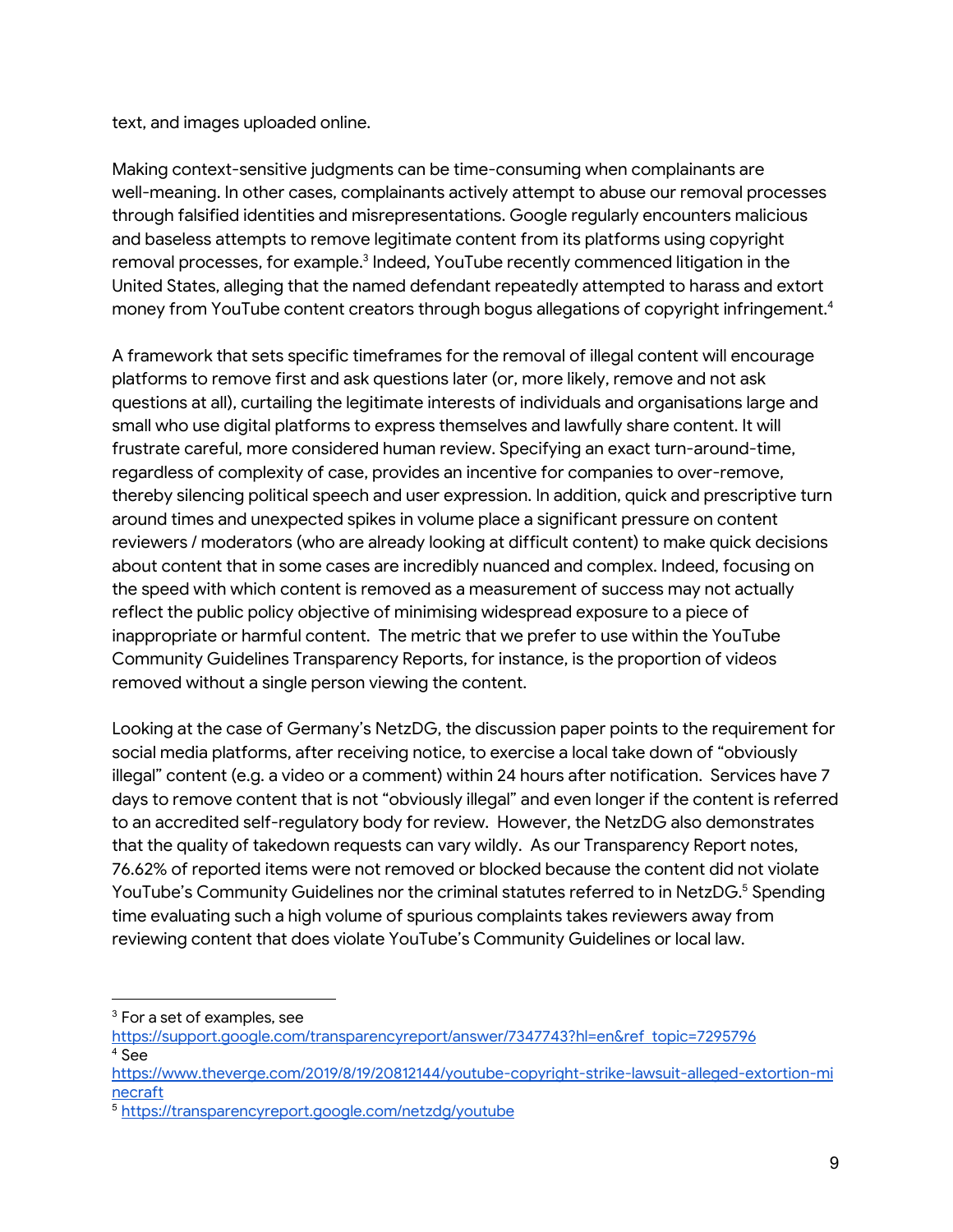Taking into account these considerations, a more workable standard would be one that instructed online platforms to remove content "with all due speed," "without undue delay," or "expeditiously" and without a fixed 24 hour turnaround, upon receipt of a clear and specific notice. The service provider would be afforded a reasonable period of time in which to assess the take down request once all the required information has been provided by the requesting individual. The exact time frame is not something that should be stipulated in legislation, as it will vary from case to case, depending on the complexities and volume of content under consideration.

Such a standard would allow platforms to provide the necessary human oversight, seek guidance, and consult legal doctrine before making a considered decision to remove content. The legislator could provide guidance in a recital or in the explanatory remarks of the law, for example, that "under normal circumstances it can be expected that a platform blocks illegal content 72 hours after obtaining knowledge." This provides helpful guidance for platforms without creating an inflexible standard, legal uncertainty, or incentives to over-block content.

# **Expansion in scope of services subject to cyberbullying and cyber abuse schemes**

The discussion paper proposes that both the existing cyberbullying and the cyber abuse schemes be expanded and that an increased range of services be subject to any new expanded obligations. We suggest that these schemes are limited in scope to content sharing services, like social media and video sharing services, which have the principal purpose of helping people to store and share content with the public or other broad audiences, over which the platform provider does not have editorial responsibility.

Section 474.17 of Australia's Commonwealth Criminal Code already prohibits using a carriage service (defined as a service for carrying communications) to menace, harass or cause offence. Arguably this existing provision of the Criminal Code already prohibits using 'electronic services' and 'designated internet services' to bully and abuse others.

## **Addressing illegal and harmful content**

There is a broad range ofcontent contemplated within this section of the discussion paper, withillegal child sex abuse material at one end of the spectrum and legal adult oriented content at the other. The paper proposes extending the existing content regulation schemes codified in Schedules 5 and 7 of the Broadcasting Services Act 1992 through industry codes to cover a broader range of service providers irrespective of whether content was being hosted within Australia.

Google has longstanding escalation processes in place whereby any law maker or regulator can notify us that we are either hosting content that is illegal under Australian law. When it comes to removing web pages from ancillary services like Google Search, we are strongly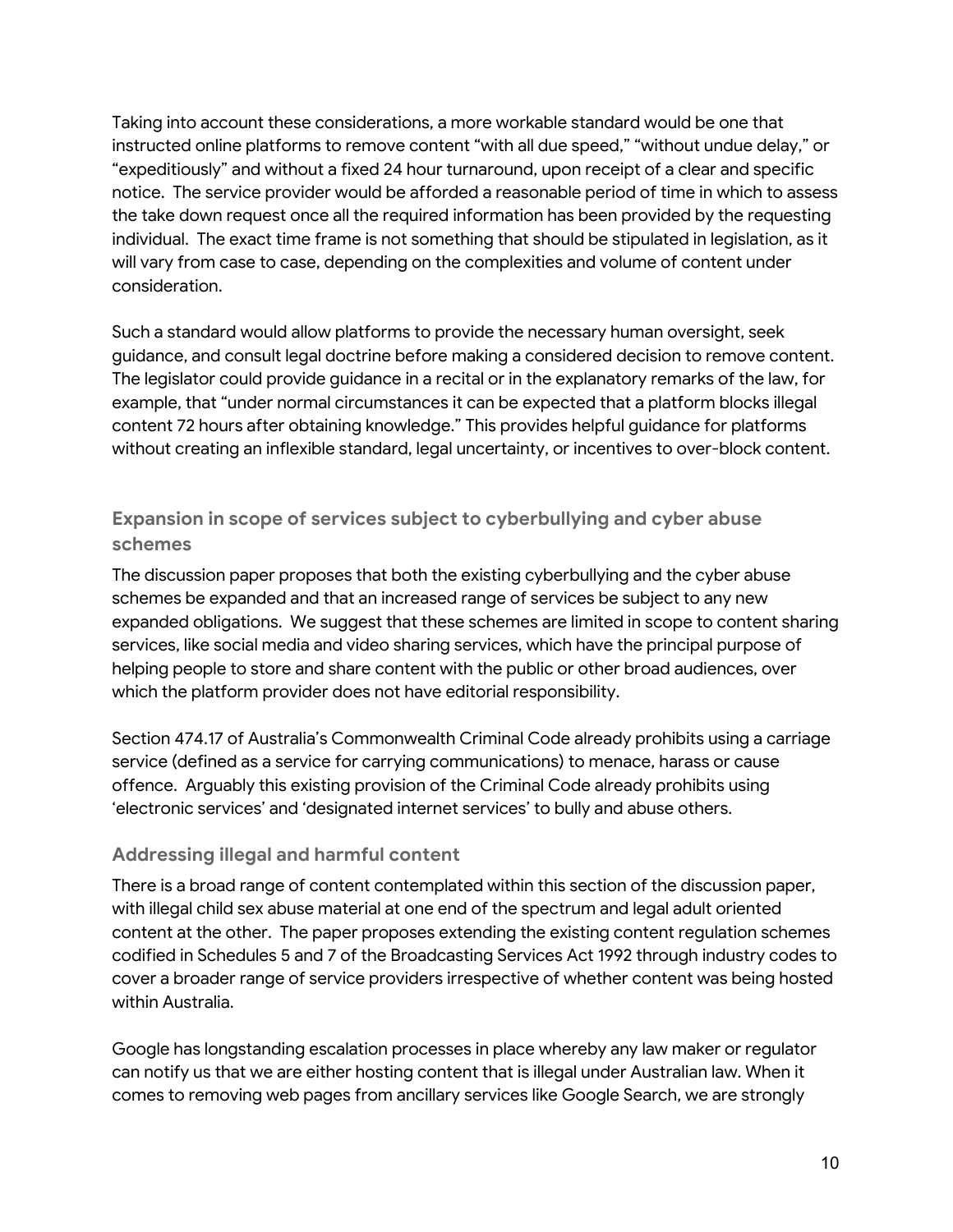guided by local law and decisions from the courts. Our approach is based on the belief that, when it comes to questions about what information should be stripped from public availability, those lines are better drawn by the rule of law than by Google. For content that Google hosts, we also have terms of use or community guidelines that we enforce robustly and that prohibit certain types of abusive content.

To the extent that Australia develops additional codes with respect to online content, we think it is prudent to focus on principles based codes that address categories of content and that such codes should be limited to content sharing services. The inclusion of private messaging services within such codes appears at odds with the public policy intentions to (a) limit the widespread distribution of content, and (b) prevent inadvertent exposure of harmful content to children and young people. We suspect that a strong justification would be needed in order to interfere with private communications between citizens.

Furthermore, it is important that any new regime recognise the clear distinction between content that is illegal under Australian law and content that is not illegal but may be considered harmful and we encourage the Government to consider plugging any gaps with new laws that prohibit the distribution of certain types of harmful content. We would prefer to make decisions to remove harmful content based on the certainty of codified Australian laws rather than the discretion of a regulator.

Finally, codes that require an assessment of individual pieces of legal content to determine whether or not it is harmful risks creating a significant burden on both the Office of the eSafety Commissioner and industry due to the sheer volume of cases that could foreseeably need to be considered.

By way of background, tackling illegal abuse material is a top priority for Google. We devote significant resources—technology, people, and time—to detecting, deterring, removing, and reporting child sexual exploitation content and behaviour. Google was a founding member of the Technology Coalition when it was founded in 2006, and our involvement in this Coalition of like minded organisations enables us to further scale our work in developing technical and operational solutions to prevent the distribution of child sex abuse material. Since 2008, we've used "hashing" technology (unique digital fingerprints) to tag known child sexual abuse images, allowing us to identify copies of those images which may exist elsewhere. We also created a shared industry repository of video hashes which allows known child abuse videos to be identified and blocked, allowing other companies to remove known content from their platforms. Along with removing child sexual abuse material from Search, in 2013, we made changes to the Google Search algorithm to further prevent images, videos and links to child abuse material from appearing in our search results. We've implemented this change around the world in 40 languages.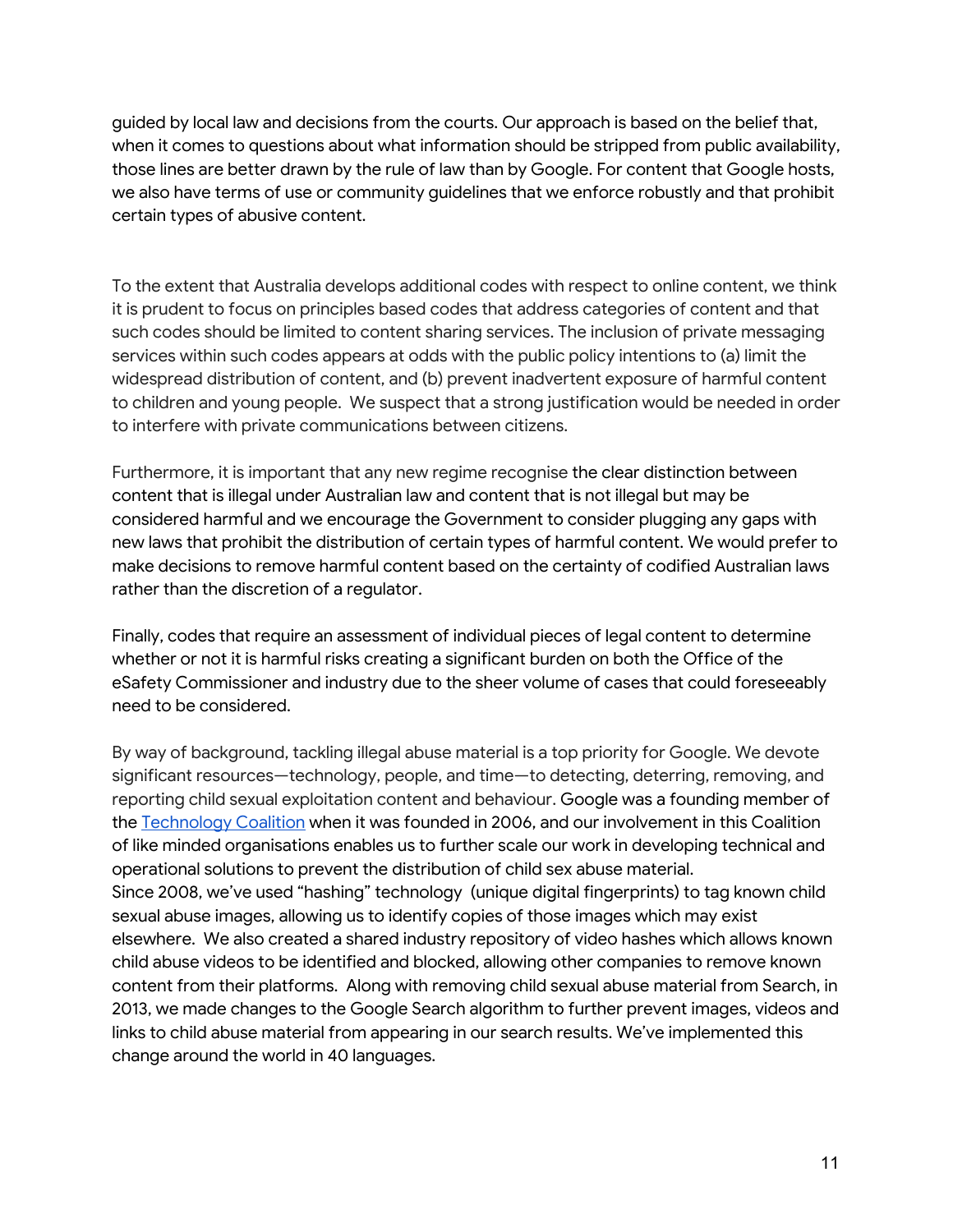As a technology leader, we understand we have a constructive role to play when it comes to this issue so we have made our new technology - Content Safety API - available for free to charities, industry partners, and other tech companies. This tool prevents further views of abusive material and protects content reviewers by prioritising and selecting content for review, meaning illegal material is reviewed faster and fewer people are exposed to it. We haven't waited for regulation to overcome these issues, we've created new technology, hired experts and specialists, and ensured our policies are fit for the evolving challenges we face online. Our work has the most impact when companies, government and communities work together.

Similarly, in the context of terrorist content, Google has made significant investments over the past few years on both technical and human resources to support our efforts to detect, review and remove illegal content from our platforms. We are also a founding member of the Global Internet Forum to Counter Terrorism (GIFCT) which, amongst other things, has established a hash sharing database of known terrorist content that is shared amongst GIFCT members to proactively detect and remove matching content. There are now over 200,000 distinct pieces of content within this database.

We also recognise that there are risks associated with inadvertent exposure of legal but inappropriate content to children and young people. We have built products for kids and families from the ground up to help parents and educators support safer experiences for their children and students. Most notably, Family Link is available by default on the latest Android operating system and helps parents stay in-the-loop as their child explores the internet on a compatible device. The app lets parents set digital ground rules for their family, like managing the apps their child can use, keeping an eye on screen time, or setting a bedtime and daily limit for their child's device. YouTube Kids also provides a separate YouTube experience designed especially for children, which parents can control. YouTube Kids, which is available as a standalone app, on living room devices and as a website, provides access to selected family-friendly YouTube videos, allowing children to explore a catalog of content in a more contained environment. Within YouTube Kids there are no social features like commenting on or uploading videos. In addition, parental control tools allow families to hand-select all of the content their children watch, or to choose content from third-party collections assembled by experts. For more information on our work, you can visit https://safety.google/families/.

# **Information on, and accreditation scheme for, Opt-in tools and services to restrict access to inappropriate content (filters)**

This is a rapidly evolving area, and beside the considerable resources it would entail to set up and administer, we are concerned that an accreditation scheme might be too slow to accommodate users' varied needs and the diverse array of services they enjoy. In our experience, at the scale at which we operate, it is impossible to reliably identify, filter, and block all illegal content efficiently and without also blocking legitimate content. In many of these cases, context and external collaboration is essential to evaluating the legality of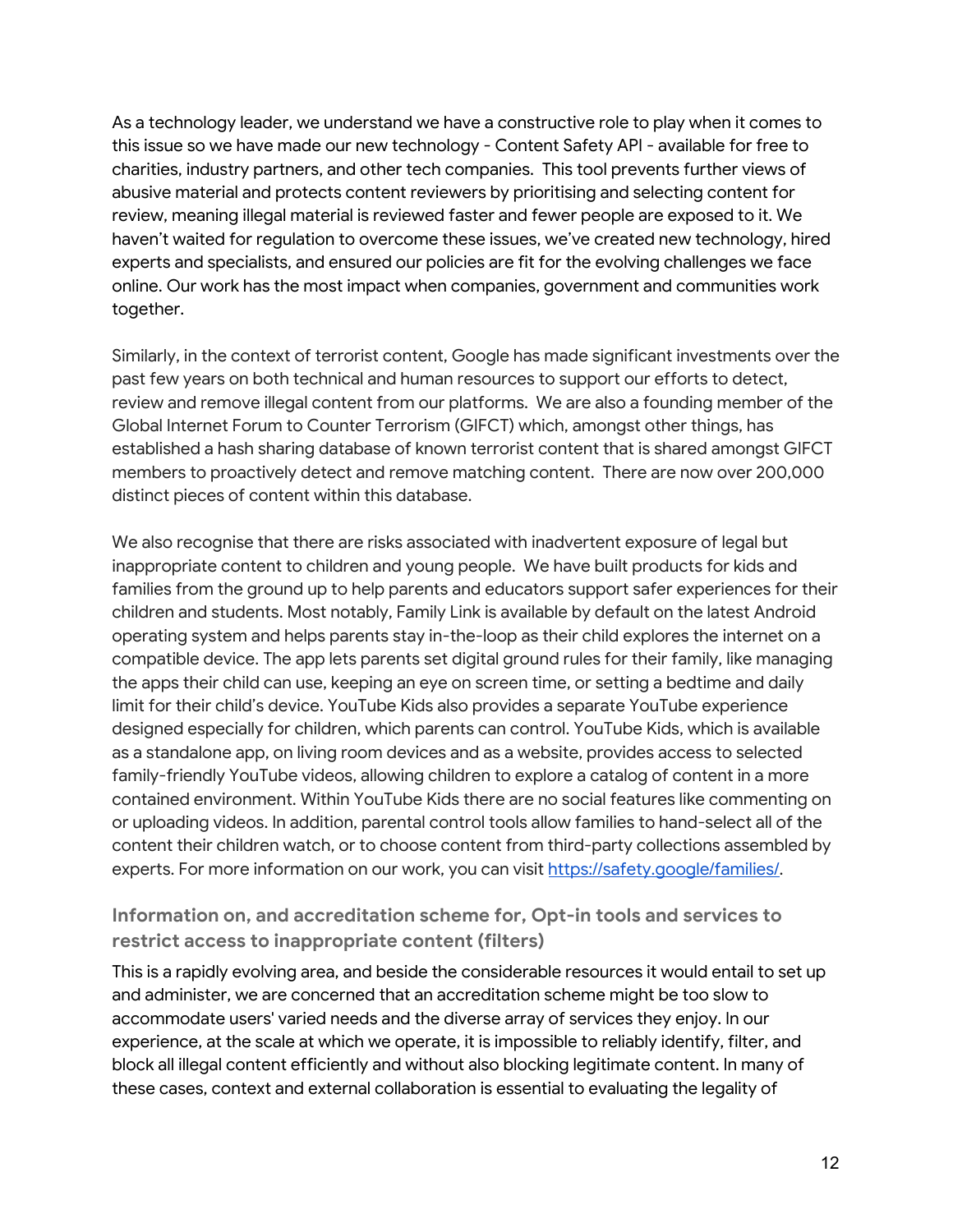content, and our automatic tools are not as precise nor as adept at understanding context and nuance to filter content reliably.

If there is to be an accreditation scheme around filtering tools, it should follow a proportionate and reasonable approach. In particular, accreditation should maintain some flexibility, so as to let users benefit from any progress and innovative processes devised by providers in this space.

## **Blocking measures for terrorist and extreme violent material online**

We are committed to ensuring we are doing all we can to fight the hatred and extremism that lead to terrorist violence. YouTube and Google hosted products have policies against violent extremism and prohibit terrorist groups from posting any content and we've been working along several key pillars to improve our efforts: (1) better detection and faster removal powered by machine learning; (2) collaborating with expert partners to help identify violative content; (3) counter-messaging; and (4) working with large and small platforms through the industry's Global Internet Forum to Counter Terrorism. Our significant investment in fighting this type of content is having an impact, ensuring it is removed before being widely viewed.

As part of these efforts, we work constructively with governments. This includes our work with Australia's Taskforce to Combat Terrorist and Extreme Violent Material Online, as well as our work as one of the founding signatories of the Christchurch Call to Action. We continue to make progress against its commitments. For instance,YouTube recently co-organised a crisis prevention workshop with the New Zealand Government in Wellington, NZ, attended by participants from around the globe, during which the Christchurch Call's principles and protocols were further refined. Also, the Global Internet Forum to Counter Terrorism (www.gifct.org) recently evolved into a full-fledged legal entity which will soon have dedicated staff, so as to further improve coordination and deliverables under the initiative. Google is and will remain one of the leading supporters of this important effort.

We believe that appropriate legislative instruments already exist to address this type of content efficiently. However, if the proposal for additional legislative provisions were to go ahead, then it should be limited to blocking with respect to specific offending material, within a context that makes that material unlawful, and we would also urge the utmost caution, in the public interest, to ensure that blocking entire sites is not overly broad. After all, sites that host user generated content may feature a wide variety of material; blocking access to the site due to terrorist or extreme violent material may also render significant legitimate material inaccessible.

In turn, such powers should be narrowly tailored to address only those 'worst of the worst' platforms and services that willfully and systematically fail to respond to valid legal removal requests regarding specific items of identified content. The law should also focus on truly worst-of-the-worst content that would clearly constitute criminal offenses.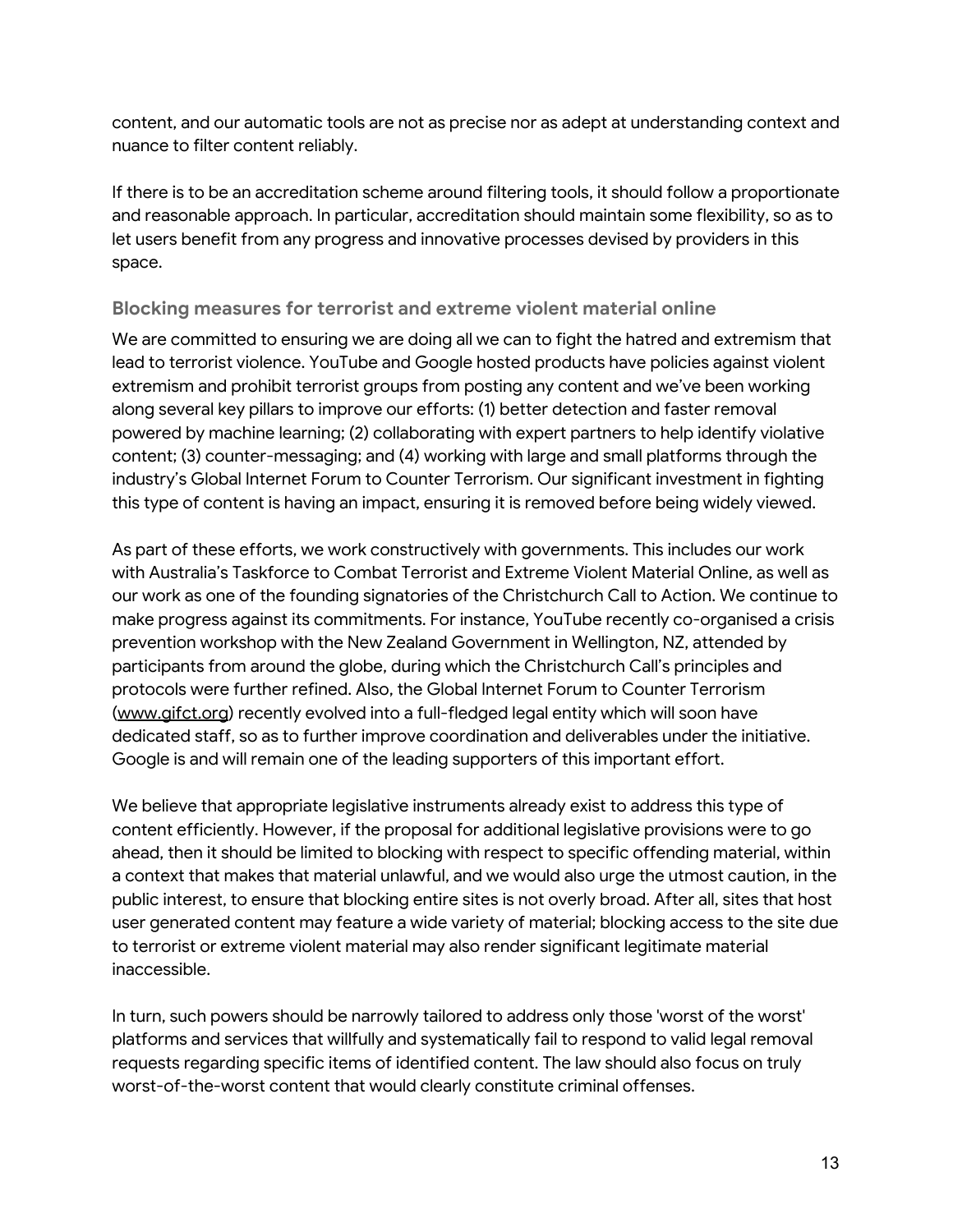# **Ancillary service provider notice scheme**

Any scheme that applies to "ancillary service providers" should specifically focus on notice-and-takedown of specific illegal material, as opposed to more vague concepts like 'de-ranking' harmful online content that is otherwise legal under Australian law. It is essential in a democratic society that people are able to access content that is otherwise lawfully available. Search engines play an important role in facilitating access on the internet, enabling people to access lawful information, impart and disseminate it.

Placing restrictions on the types of content that can be accessed through search engines would interfere with the right of freedom of expression, and the extent to which people can access and hear different views, as well as share their own. We believe a legal removals framework is the right way to approach content removals for ancillary services, including Search engines, and have a well ironed out process for taking action on legal removal requests. Today, upon request, we will review and remove links to specific illegal content in Search, and do so for millions of removal requests per year. Any additional notice scheme for search engines, app stores, or other ancillary services should build on this existing notice-and-takedown framework for illegal content.

### **Governance arrangements**

In contemplation of extending the powers of the eSafety Commissioner, including by granting her quasi judicial and legislative powers to determine what constitutes a harm and issue sanctions, the Commissioner's consultation of experts and stakeholders needs to be formalised, mainstreamed and ongoing.

In addition, oversight of the eSafety Commissioner's Office should arguably be strengthened in accordance with any significant increase in powers, such as by setting up a multi-stakeholder body overseeing it and its decisions, especially to ensure the proper balance and respect of rights such as freedom of expression and opinion.

Irrespective of the Government's preferred approach, we believe that there are a number of central principles which should be considered:

• True requlatory independence: we believe it is very important that any oversight body in this area is truly independent. It is important that, in circumstances where the Government is proposing to issue instructions over the content of new codes or practice (such as for terror content or CSAM), adequate protections are in place to ensure that this independence is not threatened. While an oversight body's remit and powers should be clearly defined, it should be required to consult on the best ways of issuing guidance and codes of practice in order to ensure they are technology driven, platform agnostic, operationally sustainable and create a clear path to compliance for the platforms involved.